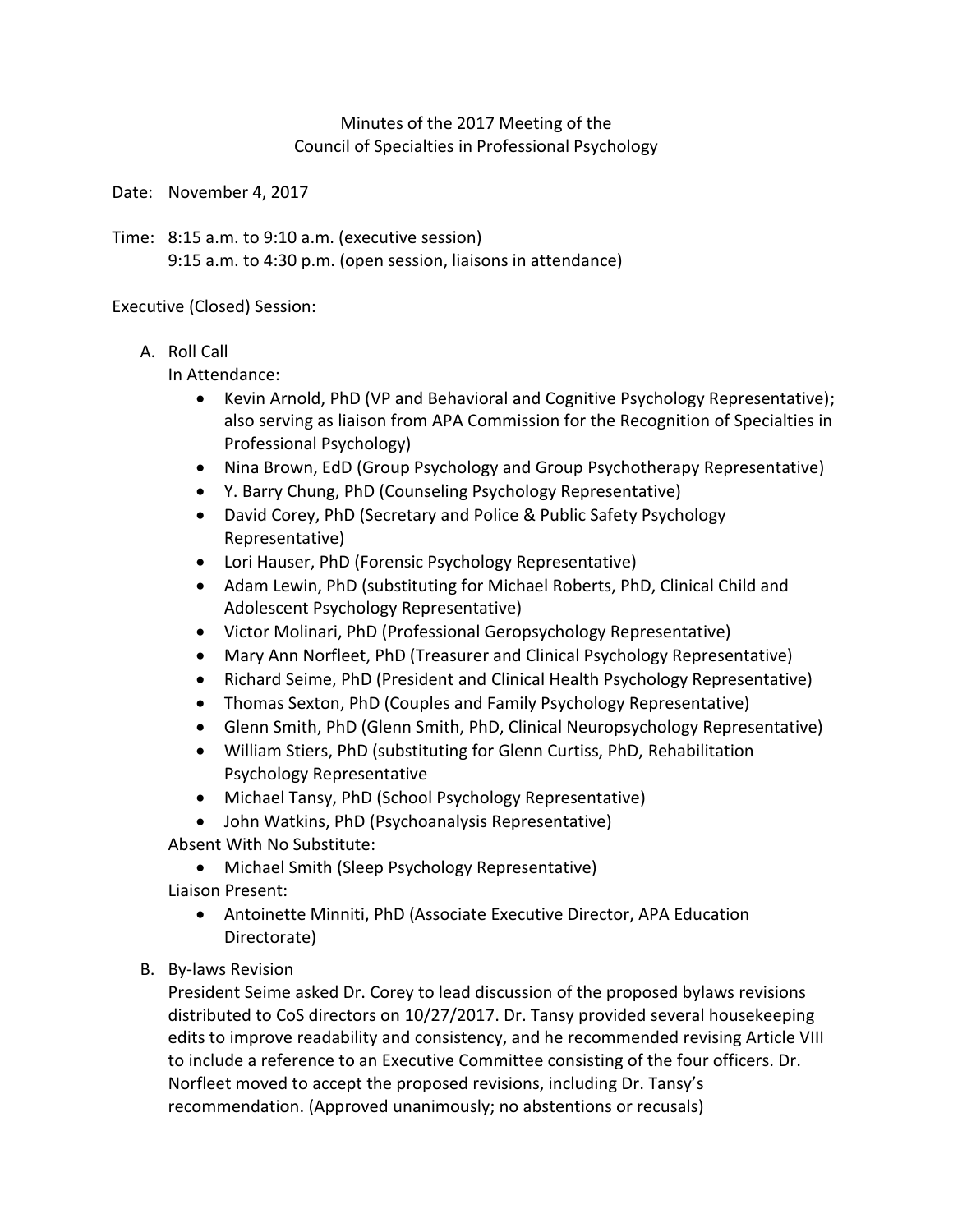# C. Issues of Liability

President Seime led a discussion of Article XII of the bylaws, noting that Section 1 requires the CoS to indemnify its directors but it currently has no indemnification insurance or adequate treasury for such purpose. (NB: CoS is incorporated in Missouri, and Missouri law stipulates that corporations *may* indemnify directors, but it is not a requirement.) Following discussion, Dr. Glenn Smith moved to revise Article XII to state that "each person who is or was a Director ... shall [may] be indemnified ..." (inserting "may" in place of "shall"). (Approved unanimously; no abstentions or recusals) Dr. Smith requested that Dr. Seime investigate options for CoS purchasing Boards & Directors indemnification insurance and report back to CoS directors at or before our next annual meeting.

# D. Elections

President Seime nominated himself for a full two-year term as President; no other nominations were made.

Dr. Corey nominated himself for a second two-year term as Secretary; no other nominations were made.

Dr. Molinari nominated himself for a one-year term (completing the second year of Dr. Norfleet's term) as Treasurer; no other nominations were made. By secret ballot, these individuals were elected to their respective offices.

# E. Specialty Council Engagement

President Seime asked the directors for suggestions to facilitate cooperation by all specialty councils in (a) providing their bylaws and other requested documents for posting on the CoS website, and (b) ensuring that their representative (or a substitute) attend each annual meeting. Dr. Brown moved to request the Secretary to draft a letter to specialty councils that are not meeting these expectations, citing their requirement under CoS bylaws (Article V, Section 5) while offering encouragement and support, as needed. (Approved unanimously; no abstentions or recusals)

## Open Session

Liaisons Present:

- David R. Cos, PhD (American Board of Professional Psychology)
- Alex M. Siegel, JD (Association of State and Provincial Psychology Boards)
- Eddy Ameen, PhD (Director, APA Office on Early Career Psychologists)

Liaisons Absent:

- Allison C. Aosved, PhD (Association of Psychology Post-Doctoral and Internship Centers)
- 1. Agenda Order

Dr. Arnold moved to accept the agenda as the regular course of business for the day. (Approved unanimously; no abstentions or recusals)

2. Ratification of actions taken in closed session (Approved unanimously; no abstentions or recusals)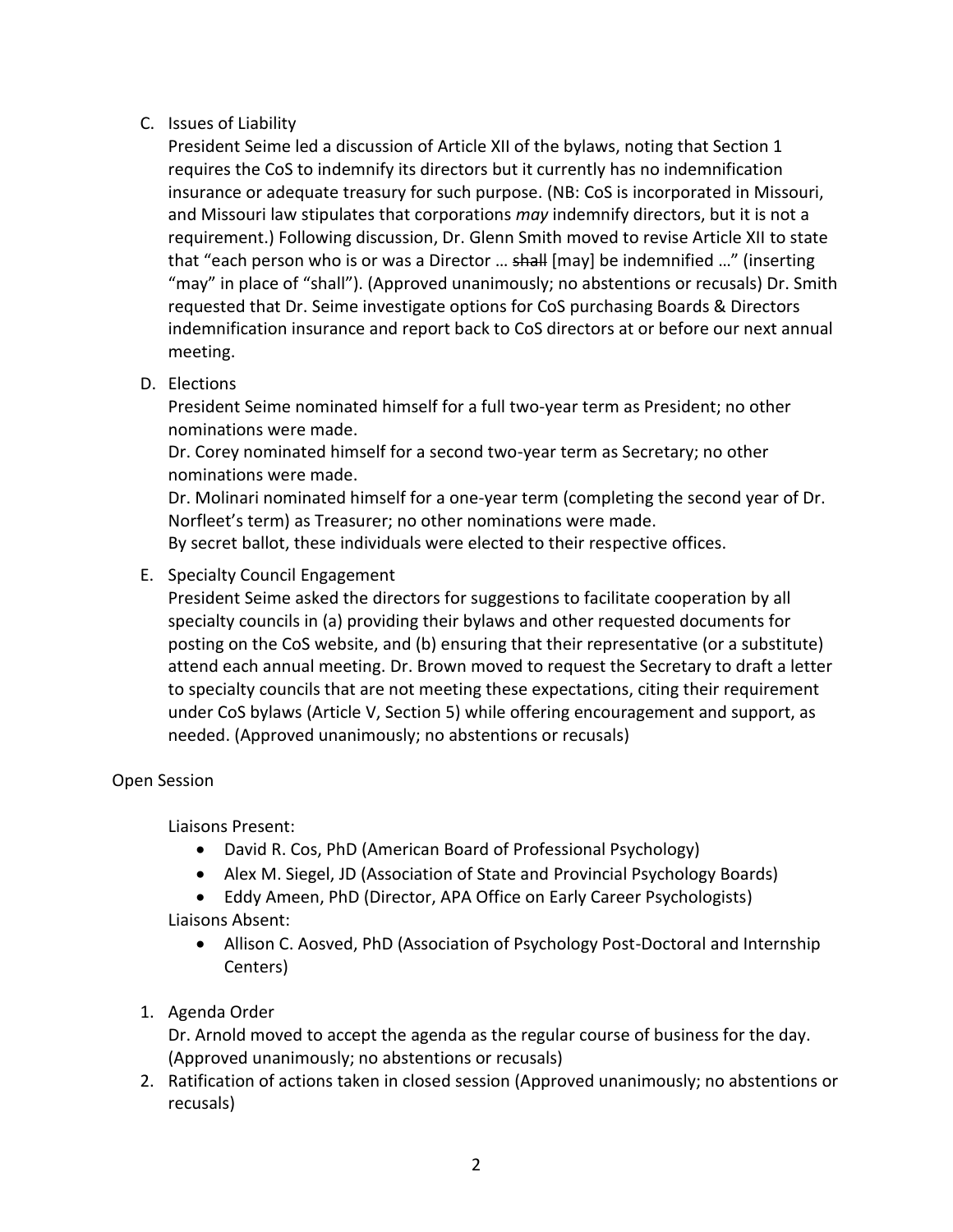## 3. Webmaster

Dr. Norfleet discussed the need for someone to take over her duties as webmaster, as she prepares to leave the board. Dr. Tansy volunteered to take on this role. Dr. Norfleet will transfer the domain registration renewal fee information to Dr. Molinari to maintain in his role as Treasurer-elect. In light of the recent changeover to a new platform (Wix), editing has been fairly easy and the website is at the stage of just needing occasional content update, so it is expected to be a straightforward process. (Direct contact person has been Rebecca Parsons, thus far.)

### 4. ASPPB Report

At President Seime's invitation, Alex Siegel, JD, PhD, ASPPB Liaison to CoS, provided the Council with an update on the development EPPP Part 2 (item-writing phase currently; beta testing in 2018; planned roll-out in 2020). Dr. Siegel spoke about updates related to EPPP Part  $2$  – this will go live on  $1/1/2020$ . The EPPP Part 2 a computerized test that is organized into two parts, whereby the first part is taken closer to the end of one's doctoral program coursework, and this must be taken before the second part; and the second part of exam is taken at the end of postdoc supervision. There is a hope that this will also eliminate the need for an oral exam. The intention is that there should only be 6 opportunities to pass each of the 2 parts. Cost is \$600 (part I) and \$600 (part II) = \$1200. Six domains on the exam will be assessed – domains and weighting based on task analysis conducted in 2019. Again, not "knowledge" but "competence" assessment. For those licensed prior to 2020, and want to move to another state, individuals are not required to take EPPP 2.

5. Update on Level 3 Competencies

Dr. Seime provided the Council with an update on Level 3 competencies to be submitted to the Commission on Accreditation (CoA) by CoS by the July 1 submission target. Level 3 competencies outlined by the CoA- *Standards of Accreditation* apply to postdoctoral residencies in specialties recognized by CoA. Two specialties (Clinical Child and Couple/Family Psychology) have not submitted Level 3 competencies but intend to do so. The objective was to have a more "standardized" approach whereby specialties are assessed/reviewed in more clearly defined competency terms (e.g., essential elements that would be used to measure the competency, via skills, knowledge) by the CoA. Public comment on the product of the work submitted to CoA is forthcoming (2018), and CoS will also make public comment.

- 6. Summit 3.0 Report and Discussion (Dr. Seime/Dr. Arnold)
	- a) President Seime presented the agreement by the participants of the *3rd Interorganizational Summit on Specialty, Specialization and Board Certification* (Summit 3.0) to revise the definition of specialty, with attendees going back to their respective groups to have the agreed definition approved and incorporated into relevant documents. So far, ASPPB adopted the definition in June; CRSPPP adopted the definition in its Fall 2017 meeting; and ABPP will be reviewing at their December 2017 BOT meeting. [NB: At the time of the drafting of these minutes, the ABPP BOT approved the new definition.] The revised definition is as follows [language added to the definition is in red font]: "A specialty is a defined area of professional psychology practice characterized by a distinctive configuration of competent services for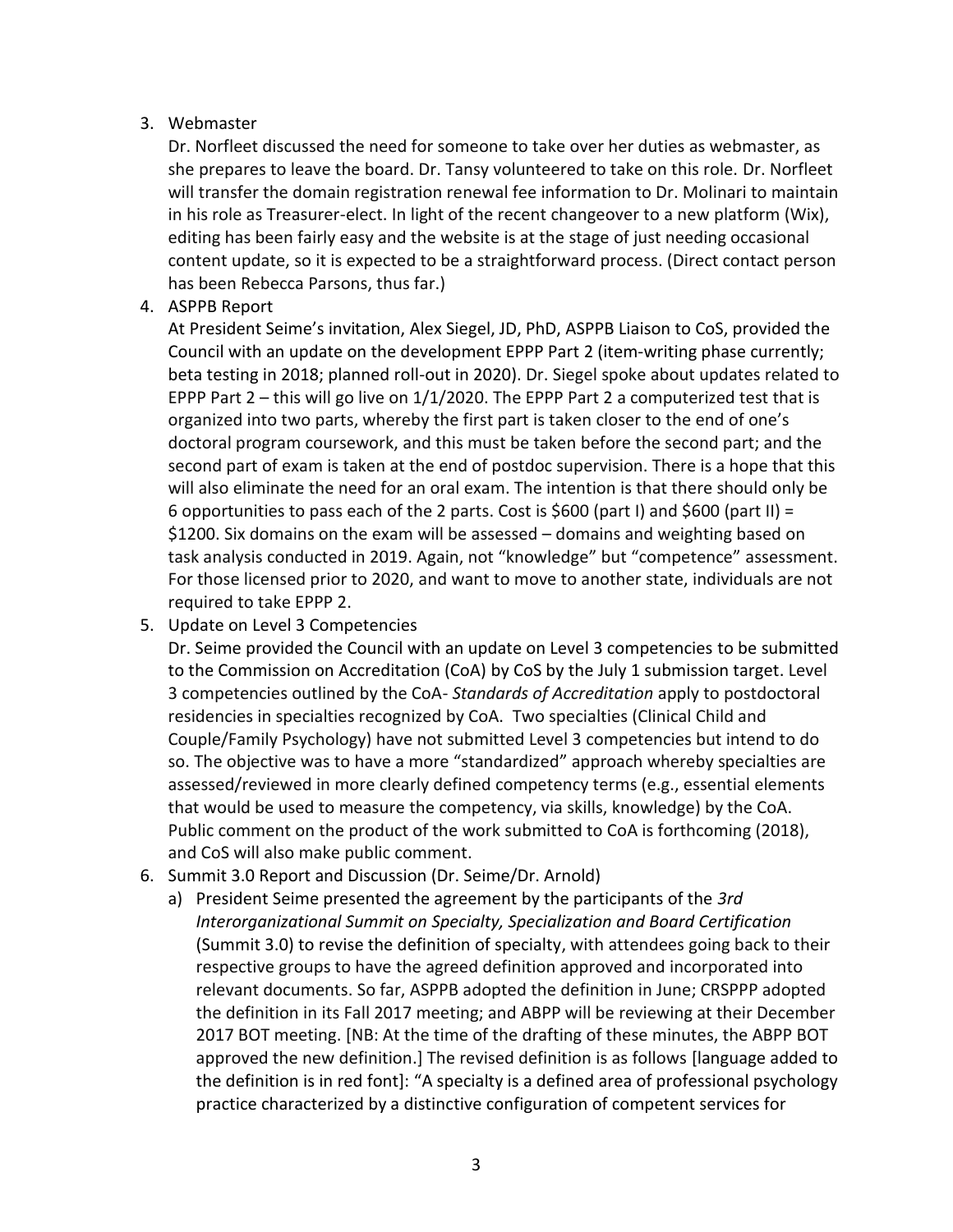specified problems and populations. Practice in a specialty requires advanced knowledge and skills acquired through an organized sequence of formal education, training, and experience in addition to the broad and general education and core scientific and professional foundations acquired through an APA or CPA accredited doctoral program.\* Specialty training may be acquired at the doctoral, internship, postdoctoral or postlicensure level as defined by the specialty.

\*Except where APA or CPA program accreditation does not exist for that area of professional psychology."

Dr. Arnold clarified that the modifying terms "an organized sequence of formal" apply equally and individually to education, training, and experience. Dr. Corey moved that CoS adopt the consensus definition. (Approved unanimously; no abstentions or recusals)

- b) President Seime facilitated a discussion about several issues identified in Summit 3.0 involving inconsistencies between the Commission on Accreditation's (CoA) use of language pertaining to specialties and specialty training and the language used by APA, CRSPPP, ASPPB, ABPP, and CoS. Following this discussion, Dr. Glenn Smith moved that CoS Executive Committee draft a letter to CoA leadership in which we request them to (1) recognize and apply the recently adopted definition of specialty; (2) recognize and endorse the specialty taxonomy; and (3) defer the recognition of specialties to CoS (which, by our bylaws, consist of specialties recognized by APA/CRSPPP and ABPP-affiliated specialties. (Approved unanimously; no abstentions or recusals)
- c) Discussed a proposal first mentioned at Summit 3.0 to have CoS serve as first point of contact to coordinate the application for a specialty to CRSPPP and ABPP. The advantage of doing this would be assurance that applications move forward in sync. However, upon further discussion there appear to be conflict of interest issues if CoS becomes a "gatekeeper." On this issue alone, further legal review would need to be conducted. Other concerns with the proposal involve logistics of administrative support and costs. No formal action taken at this time.
- d) Dr. Arnold discussed the need for APA convention programming focused on introducing practitioners to the implications of the taxonomy and specialty definition. Dr. Glenn Smith moved to (1) defer to Dr. Arnold to structure the presentation, (2) provide the CoS representatives with an abstract of the proposed presentation, and (3) ask each CoS representative to ask the chair of each specialty council to inquire of the APA division(s) affiliated with their specialty councils about their willingness to co-sponsor the proposal.
- e) President Seime observed that four of the specialty councils use titles for their specialties that differ from the titles recognized by ABPP and/or CRSPPP: (1) Clinical Child Psychology (CRSPPP) vs. Clinical Child and Adolescent Psychology (ABPP); (2) Family Psychology (CRSPPP) vs. Couple and Family Psychology (ABPP); (3) Professional Geropsychology (CRSPPP) vs. Geropsychology (ABPP); (4) Psychoanalysis in Psychology (CRSPPP) vs. Psychoanalysis (ABPP). Dr. Hauser moved that CoS request these four specialty councils to adopt on or before January 1, 2019 a single name to be used consistently across CRSPPP, ABPP and CoS. Upon selecting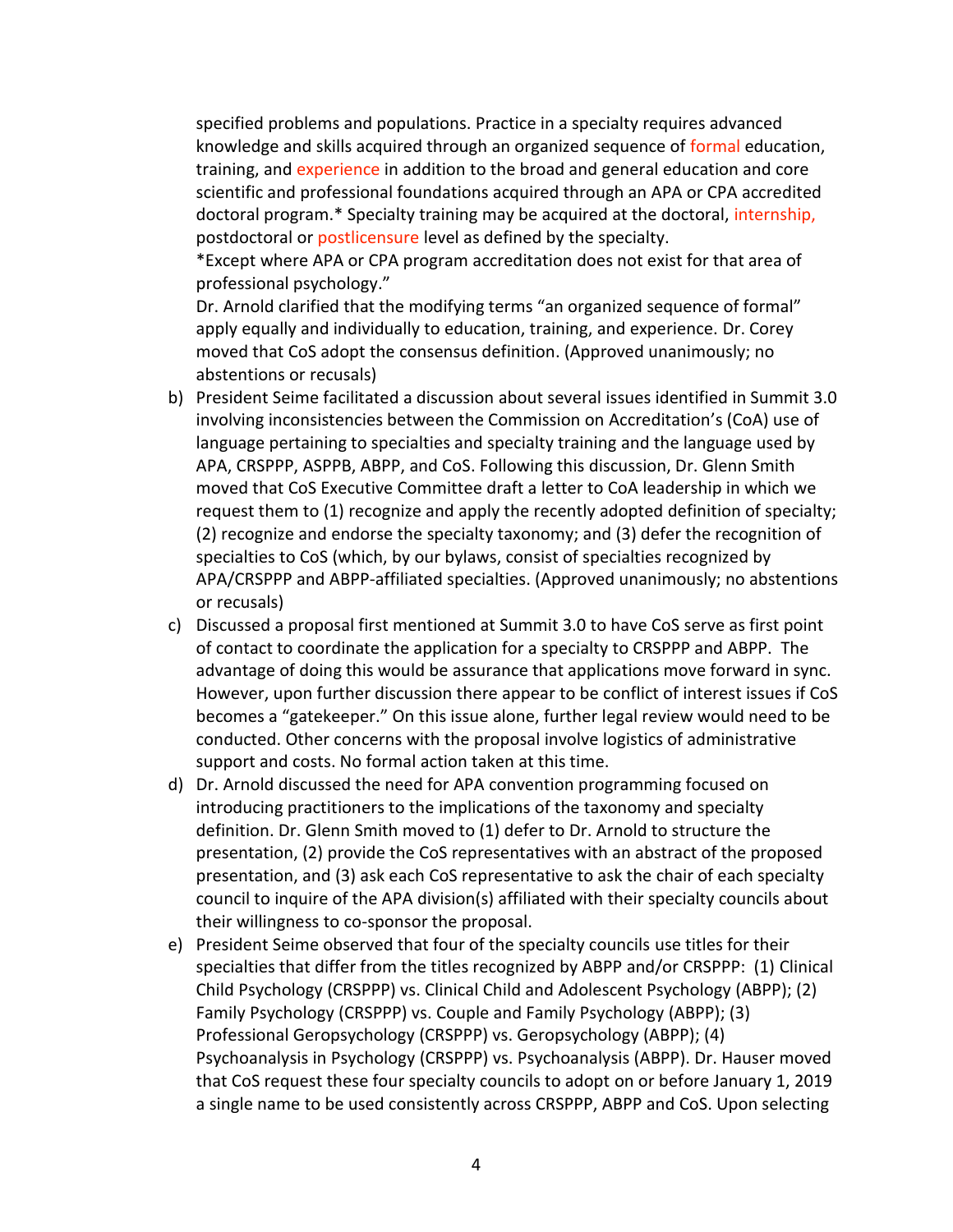the name, each specialty council is asked to initiate the process to have that name utilized by each organization. (Approved without opposition; Dr. Lewin abstained)

- f) Other activities/actions in support of promoting uniform use of the new specialty definition and the Taxonomy include:
	- 1) CoS will take the lead on the 2018 Convention proposal re: definition and E &  $T$ in parallel, CRSPPP has obtained 1 hour with Division 42 for programming, so there will need to be a "practice" focus [implications for practitioners, and (as per discussion summarized below at paragraph [X]) understanding/respecting scope of practice]. CoS to defer to CRSPPP to define currently-approved hour with D42; and Dr. Arnold to provide a title that can be shared with respective Division Chairs of CoS members and APAGS; and, finally, CoS to confirm co-listing this hour.
	- 2) CoS to work with CCTC to have training councils adopt and use taxonomy language – Ron Rozensky and President Seime to conduct a workshop presentation with CCHPTP, but no other work has been done on this with CCTC to-date. Counseling and Geropsychology training councils have already endorsed the use of the Taxonomy. President Seime to write a letter on behalf of CoS to CCTC to seek update/status in relation to adoption/use of the Taxonomy by training councils.
	- 3) CRSPPP Taxonomy Distribution Activities several proposed actions to targeted groups – and "Questions to consider asking training programs." CoS to draft letter to CRSPPP, including a thank-you to Ron Palomeres, and ask how they can best assist with the distribution activities, as well as asking who the best person is with whom to collaborate on development of the video proposed in Summit 3.0.
	- 4) CoS to engage APAGS and CECP involvement
	- 5) CoS to contact APPIC re: potential presentation about Taxonomy at its forthcoming May meeting
	- 6) Discussed development of a tool that "walks" viewer through each specialty and helps them understand what each specialty requires according to their established Taxonomy. (Action plan not developed at this time for this idea, i.e., which organization or who should take lead.)
- g) For purposes of disseminating specialty-related information, the following work assignments were made:
	- 1) Drs. Arnold, Molinari, Cox, and Seime to take the lead in writing an article for TEPP focused on "truth in advertising" whereby trainees know what they're getting when they apply to training programs.
	- 2) Dr. Corey agreed to take the lead in preparing an article for *Professional Psychology: Research and Practice* that focuses on how a practitioner can assess when general practice ends and specialty practice begins (i.e., when in the course of performing specialty services the practitioner would need to have developed specialist-level competence), and the implications of this for the general practitioner. Dr. Sexton, Dr. Hauser, and Dr. Cox expressed interest in participating.